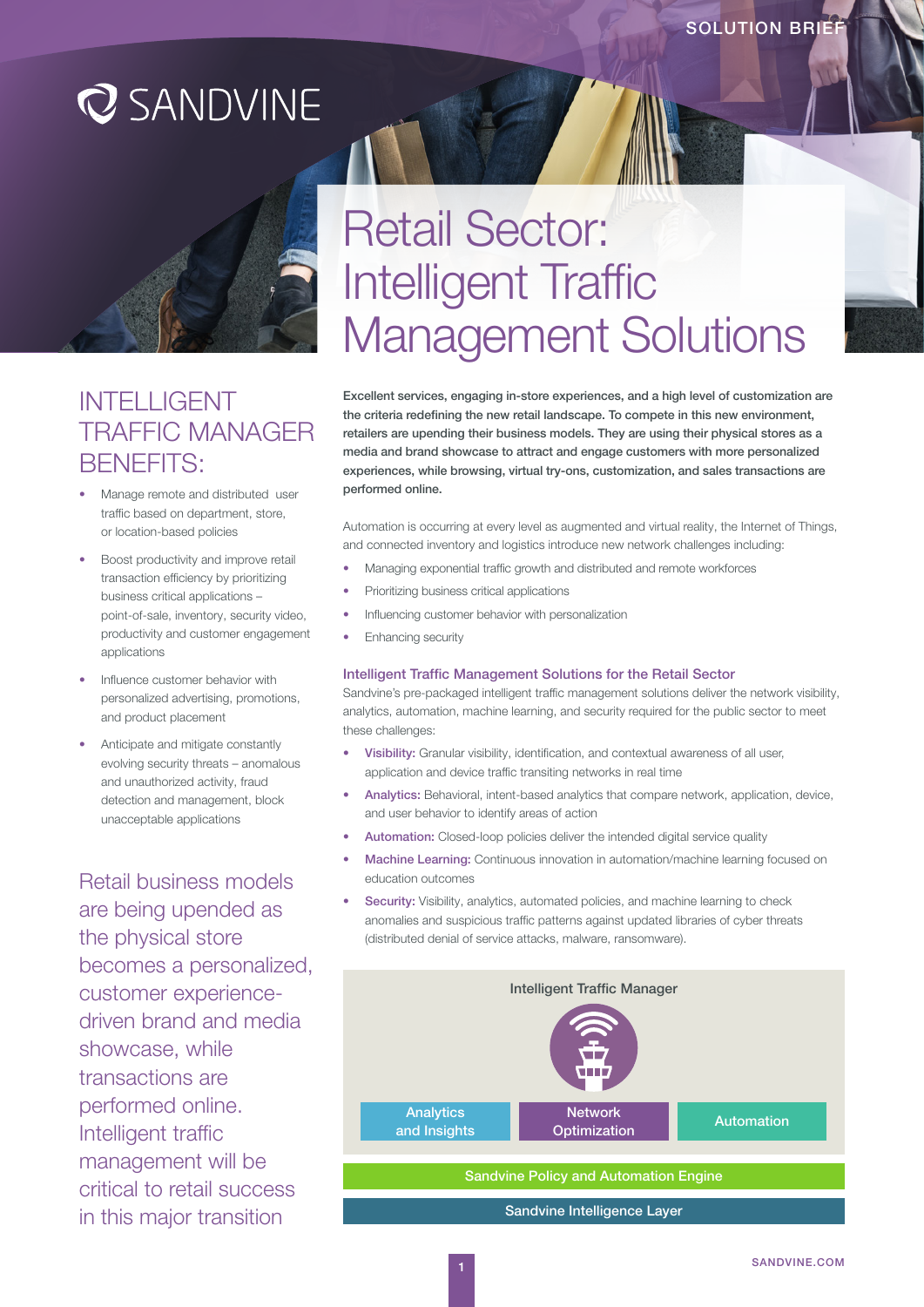

The Intelligent Traffic Manager (ITM) is the foundation of these solutions. It is based on Sandvine's ActiveLogic platform, the industry's most advanced hyper-scale traffic classification and packet processing system for improving network performance and security. Built with advanced machine learning functions, ITM employs multiple techniques to detect encrypted traffic behavior such as VoIP, video, and VPNs. In addition, ITM's traffic classification capability can be enhanced with ContentLogic, a multi-database categorization of Internet websites and IP addresses for web intelligence, advertising, and filtering.



#### Why Sandvine?

Global enterprises count on Sandvine's market-leading intelligent traffic management solutions to run world-class networks and deliver personalized services.

- Over twenty years of experience providing solutions to 500+ enterprises and 160+ communications service providers across more than 100 countries – 2.5 billion network users
- Global partnerships provide onsite services and support to ensure that Sandvine's solutions meet specific enterprise requirements
- ActiveLogic platform received Frost & Sullivan's 2020 Global New Product Innovation Award for excellence in technological innovation
	- Over 10 years of unique machine learning analytics and closed-loop automation expertise to extract network intelligence – 98%+ encrypted and unencrypted traffic visibility, 3500+ traffic classification signatures updated weekly
	- Flexible, easy and highly scalable set-ups virtual or cloud deployments across multiple access networks
	- Automation business cases leverage user data and machine learning techniques to solve specific enterprise network and security challenges and deliver personalized experiences
- Future-proofed to meet new 5G, cloud, edge and AI enterprise requirements

#### **Frost & Sullivan Award**